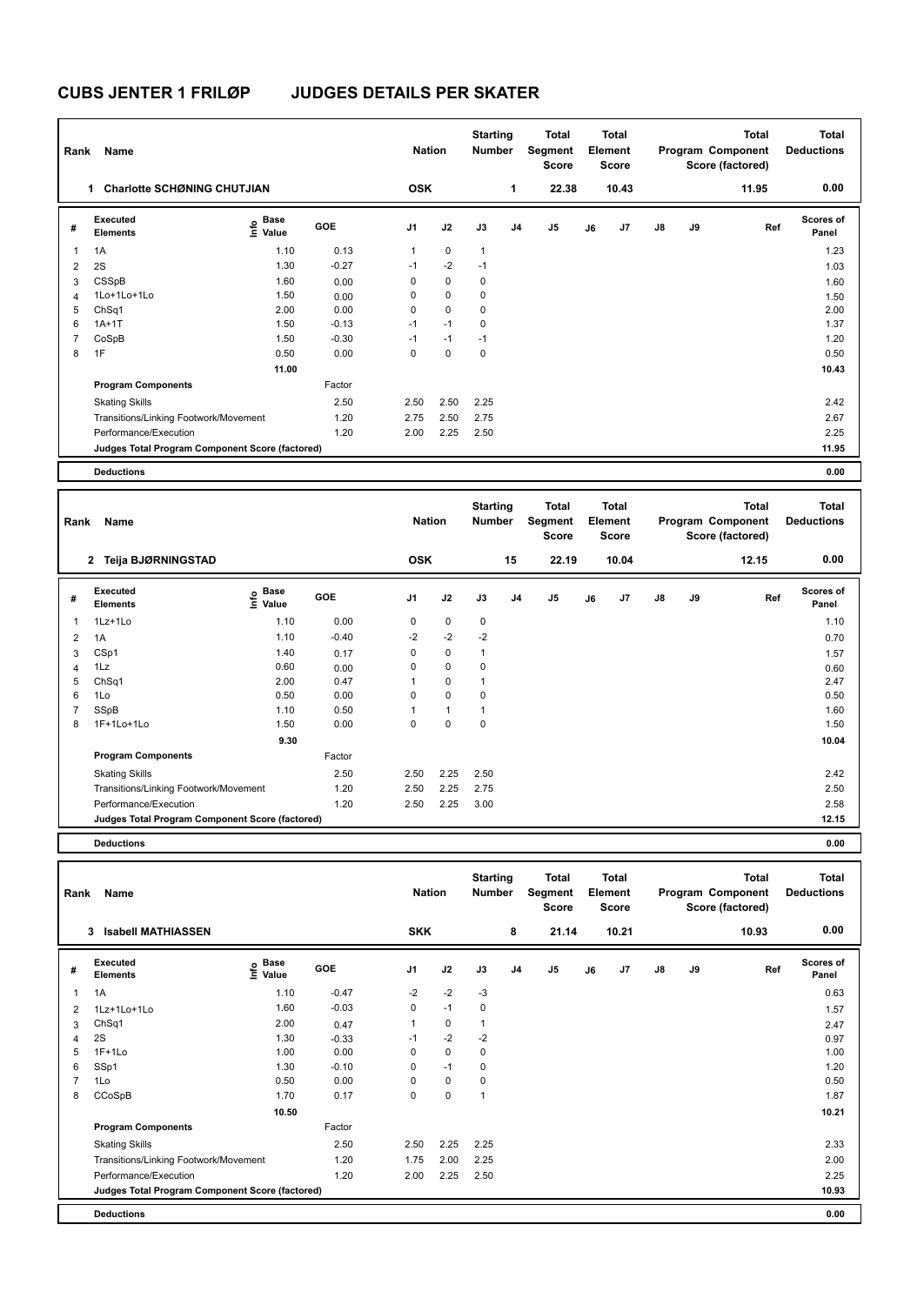| Rank                    | Name                                            |                     |            | <b>Nation</b> |             | <b>Starting</b><br><b>Number</b> |                | Total<br>Segment<br><b>Score</b> |    | <b>Total</b><br>Element<br><b>Score</b> |               |    | Total<br>Program Component<br>Score (factored) | <b>Total</b><br><b>Deductions</b> |
|-------------------------|-------------------------------------------------|---------------------|------------|---------------|-------------|----------------------------------|----------------|----------------------------------|----|-----------------------------------------|---------------|----|------------------------------------------------|-----------------------------------|
|                         | 4 Oda GUNDERSEN                                 |                     |            | <b>AKK</b>    |             |                                  | 5              | 21.00                            |    | 9.77                                    |               |    | 11.23                                          | 0.00                              |
| #                       | Executed<br><b>Elements</b>                     | Base<br>١ų<br>Value | <b>GOE</b> | J1            | J2          | J3                               | J <sub>4</sub> | J <sub>5</sub>                   | J6 | J7                                      | $\mathsf{J}8$ | J9 | Ref                                            | <b>Scores of</b><br>Panel         |
| $\overline{\mathbf{1}}$ | 1A                                              | 1.10                | 0.07       | 1             | $\mathbf 0$ | $\mathbf 0$                      |                |                                  |    |                                         |               |    |                                                | 1.17                              |
| $\overline{2}$          | 2S                                              | 1.30                | $-0.60$    | $-3$          | $-3$        | $-3$                             |                |                                  |    |                                         |               |    |                                                | 0.70                              |
| 3                       | $1A+1T$                                         | 1.50                | 0.00       | 0             | 0           | 0                                |                |                                  |    |                                         |               |    |                                                | 1.50                              |
| $\overline{4}$          | ChSq1                                           | 2.00                | $-0.17$    | 0             | $-1$        | 0                                |                |                                  |    |                                         |               |    |                                                | 1.83                              |
| 5                       | CoSpB                                           | 1.50                | $-0.20$    | 0             | 0           | $-2$                             |                |                                  |    |                                         |               |    |                                                | 1.30                              |
| 6                       | $1Lz+1T+1L0$                                    | 1.50                | 0.00       | 0             | $\mathbf 0$ | 0                                |                |                                  |    |                                         |               |    |                                                | 1.50                              |
| $\overline{7}$          | 1F                                              | 0.50                | 0.07       | 1             | 0           | 0                                |                |                                  |    |                                         |               |    |                                                | 0.57                              |
| 8                       | SSp1                                            | 1.30                | $-0.10$    | 0             | 0           | $-1$                             |                |                                  |    |                                         |               |    |                                                | 1.20                              |
|                         |                                                 | 10.70               |            |               |             |                                  |                |                                  |    |                                         |               |    |                                                | 9.77                              |
|                         | <b>Program Components</b>                       |                     | Factor     |               |             |                                  |                |                                  |    |                                         |               |    |                                                |                                   |
|                         | <b>Skating Skills</b>                           |                     | 2.50       | 2.25          | 2.50        | 2.25                             |                |                                  |    |                                         |               |    |                                                | 2.33                              |
|                         | Transitions/Linking Footwork/Movement           |                     | 1.20       | 1.75          | 2.50        | 2.25                             |                |                                  |    |                                         |               |    |                                                | 2.17                              |
|                         | Performance/Execution                           |                     | 1.20       | 2.00          | 2.50        | 2.50                             |                |                                  |    |                                         |               |    |                                                | 2.33                              |
|                         | Judges Total Program Component Score (factored) |                     |            |               |             |                                  |                |                                  |    |                                         |               |    |                                                | 11.23                             |
|                         | <b>Deductions</b>                               |                     |            |               |             |                                  |                |                                  |    |                                         |               |    |                                                | 0.00                              |

| Rank           | Name                                            |                           |         | <b>Nation</b> |              | <b>Starting</b><br><b>Number</b> |                | <b>Total</b><br>Segment<br><b>Score</b> |    | <b>Total</b><br>Element<br><b>Score</b> |               |    | <b>Total</b><br>Program Component<br>Score (factored) | <b>Total</b><br><b>Deductions</b> |
|----------------|-------------------------------------------------|---------------------------|---------|---------------|--------------|----------------------------------|----------------|-----------------------------------------|----|-----------------------------------------|---------------|----|-------------------------------------------------------|-----------------------------------|
|                | Jelena NIKOV<br>5                               |                           |         | <b>HIL</b>    |              |                                  | 14             | 18.96                                   |    | 8.86                                    |               |    | 10.10                                                 | 0.00                              |
| #              | Executed<br><b>Elements</b>                     | Base<br>e Base<br>⊆ Value | GOE     | J1            | J2           | J3                               | J <sub>4</sub> | J <sub>5</sub>                          | J6 | J <sub>7</sub>                          | $\mathsf{J}8$ | J9 | Ref                                                   | <b>Scores of</b><br>Panel         |
| 1              | ChSq1                                           | 2.00                      | 0.23    | 0             | $\mathbf 0$  | $\mathbf{1}$                     |                |                                         |    |                                         |               |    |                                                       | 2.23                              |
| $\overline{2}$ | 1F                                              | 0.50                      | 0.13    | 1             | $\mathbf 0$  | $\mathbf{1}$                     |                |                                         |    |                                         |               |    |                                                       | 0.63                              |
| 3              | $1A+1L0$                                        | 1.60                      | 0.00    | 0             | $\mathbf 0$  | $\mathbf 0$                      |                |                                         |    |                                         |               |    |                                                       | 1.60                              |
| $\overline{4}$ | CoSp1                                           | 1.70                      | $-0.30$ | $-1$          | $-1$         | $-1$                             |                |                                         |    |                                         |               |    |                                                       | 1.40                              |
| 5              | 1Lo                                             | 0.50                      | 0.07    | 0             | $\mathbf{1}$ | $\mathbf 0$                      |                |                                         |    |                                         |               |    |                                                       | 0.57                              |
| 6              | 1A                                              | 1.10                      | $-0.60$ | $-3$          | $-3$         | $-3$                             |                |                                         |    |                                         |               |    |                                                       | 0.50                              |
| $\overline{7}$ | SSpB                                            | 1.10                      | $-0.20$ | $-1$          | $\mathbf 0$  | $-1$                             |                |                                         |    |                                         |               |    |                                                       | 0.90                              |
| 8              | 1Lz+1Lo                                         | 1.10                      | $-0.07$ | $-1$          | $\mathbf 0$  | $-1$                             |                |                                         |    |                                         |               |    |                                                       | 1.03                              |
|                |                                                 | 9.60                      |         |               |              |                                  |                |                                         |    |                                         |               |    |                                                       | 8.86                              |
|                | <b>Program Components</b>                       |                           | Factor  |               |              |                                  |                |                                         |    |                                         |               |    |                                                       |                                   |
|                | <b>Skating Skills</b>                           |                           | 2.50    | 1.75          | 2.00         | 2.25                             |                |                                         |    |                                         |               |    |                                                       | 2.00                              |
|                | Transitions/Linking Footwork/Movement           |                           | 1.20    | 1.75          | 1.75         | 2.75                             |                |                                         |    |                                         |               |    |                                                       | 2.08                              |
|                | Performance/Execution                           |                           | 1.20    | 1.75          | 2.00         | 2.75                             |                |                                         |    |                                         |               |    |                                                       | 2.17                              |
|                | Judges Total Program Component Score (factored) |                           |         |               |              |                                  |                |                                         |    |                                         |               |    |                                                       | 10.10                             |
|                |                                                 |                           |         |               |              |                                  |                |                                         |    |                                         |               |    |                                                       |                                   |

**Deductions 0.00**

| Rank | Name                                            |   |                                           |            | <b>Nation</b>  |             | <b>Starting</b><br><b>Number</b> |                | <b>Total</b><br>Segment<br><b>Score</b> |    | <b>Total</b><br>Element<br><b>Score</b> |               |    | <b>Total</b><br>Program Component<br>Score (factored) | <b>Total</b><br><b>Deductions</b> |
|------|-------------------------------------------------|---|-------------------------------------------|------------|----------------|-------------|----------------------------------|----------------|-----------------------------------------|----|-----------------------------------------|---------------|----|-------------------------------------------------------|-----------------------------------|
|      | <b>Iona RITCHIE</b><br>6                        |   |                                           |            | <b>SKK</b>     |             |                                  | 12             | 18.37                                   |    | 8.57                                    |               |    | 9.80                                                  | 0.00                              |
| #    | Executed<br><b>Elements</b>                     |   | $\frac{6}{5}$ Base<br>$\frac{1}{5}$ Value | <b>GOE</b> | J <sub>1</sub> | J2          | J3                               | J <sub>4</sub> | J5                                      | J6 | J7                                      | $\mathsf{J}8$ | J9 | Ref                                                   | <b>Scores of</b><br>Panel         |
| 1    | $1F+1Lo$                                        |   | 1.00                                      | 0.00       | $\mathbf 0$    | $\mathbf 0$ | $\mathbf 0$                      |                |                                         |    |                                         |               |    |                                                       | 1.00                              |
| 2    | SSpB                                            |   | 1.10                                      | 0.17       | 0              | $\pmb{0}$   | $\mathbf{1}$                     |                |                                         |    |                                         |               |    |                                                       | 1.27                              |
| 3    | 1Lz+1T+1Lo                                      | e | 1.50                                      | $-0.13$    | 0              | $-2$        | $-2$                             |                |                                         |    |                                         |               |    |                                                       | 1.37                              |
| 4    | ChSq1                                           |   | 2.00                                      | 0.23       | 0              | $\mathbf 0$ |                                  |                |                                         |    |                                         |               |    |                                                       | 2.23                              |
| 5    | 1A                                              |   | 1.10                                      | $-0.20$    | $-1$           | $-1$        | $-1$                             |                |                                         |    |                                         |               |    |                                                       | 0.90                              |
| 6    | 1S                                              |   | 0.40                                      | 0.00       | 0              | $\mathbf 0$ | 0                                |                |                                         |    |                                         |               |    |                                                       | 0.40                              |
|      | 1F                                              |   | 0.50                                      | 0.00       | 0              | $\mathbf 0$ | 0                                |                |                                         |    |                                         |               |    |                                                       | 0.50                              |
| 8    | <b>CUSpB</b>                                    |   | 1.50                                      | $-0.60$    | $-2$           | $-2$        | $-2$                             |                |                                         |    |                                         |               |    |                                                       | 0.90                              |
|      |                                                 |   | 9.10                                      |            |                |             |                                  |                |                                         |    |                                         |               |    |                                                       | 8.57                              |
|      | <b>Program Components</b>                       |   |                                           | Factor     |                |             |                                  |                |                                         |    |                                         |               |    |                                                       |                                   |
|      | <b>Skating Skills</b>                           |   |                                           | 2.50       | 1.75           | 1.75        | 2.50                             |                |                                         |    |                                         |               |    |                                                       | 2.00                              |
|      | Transitions/Linking Footwork/Movement           |   |                                           | 1.20       | 2.00           | 1.75        | 2.25                             |                |                                         |    |                                         |               |    |                                                       | 2.00                              |
|      | Performance/Execution                           |   |                                           | 1.20       | 1.75           | 1.50        | 2.75                             |                |                                         |    |                                         |               |    |                                                       | 2.00                              |
|      | Judges Total Program Component Score (factored) |   |                                           |            |                |             |                                  |                |                                         |    |                                         |               |    |                                                       | 9.80                              |
|      | <b>Deductions</b>                               |   |                                           |            |                |             |                                  |                |                                         |    |                                         |               |    |                                                       | 0.00                              |

e Jump take off with wrong edge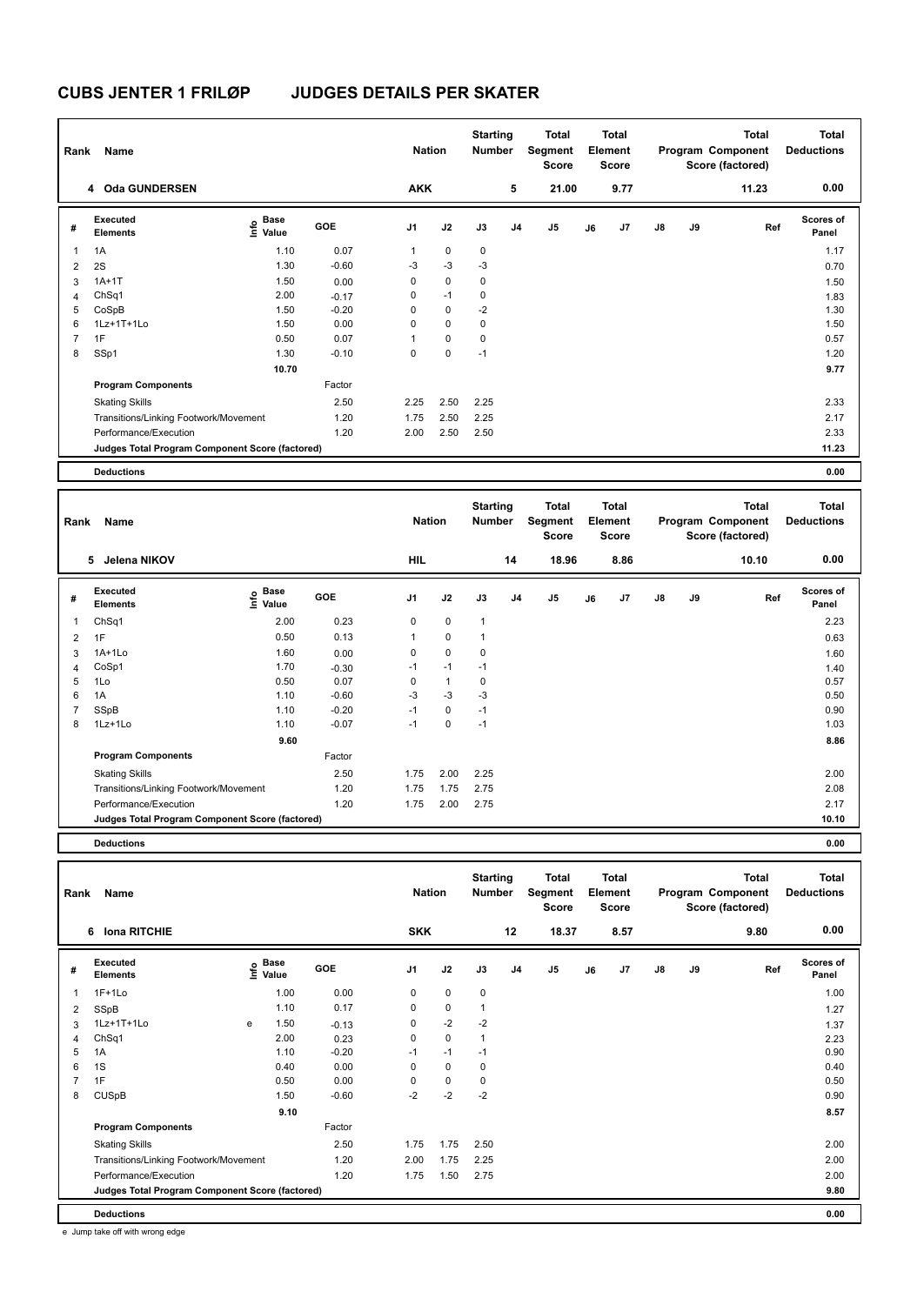| Rank                    | Name                                            |                           |         | <b>Nation</b> |              | <b>Starting</b><br>Number |                | <b>Total</b><br>Segment<br><b>Score</b> |    | <b>Total</b><br>Element<br>Score |               |    | <b>Total</b><br>Program Component<br>Score (factored) | <b>Total</b><br><b>Deductions</b> |
|-------------------------|-------------------------------------------------|---------------------------|---------|---------------|--------------|---------------------------|----------------|-----------------------------------------|----|----------------------------------|---------------|----|-------------------------------------------------------|-----------------------------------|
|                         | 7 Frida Marie SAGBERG                           |                           |         | <b>BKK</b>    |              |                           | 17             | 17.12                                   |    | 9.07                             |               |    | 8.05                                                  | 0.00                              |
| #                       | Executed<br><b>Elements</b>                     | Base<br>o Base<br>E Value | GOE     | J1            | J2           | J3                        | J <sub>4</sub> | J <sub>5</sub>                          | J6 | J7                               | $\mathsf{J}8$ | J9 | Ref                                                   | <b>Scores of</b><br>Panel         |
| $\overline{\mathbf{1}}$ | 1A                                              | 1.10                      | $-0.13$ | $-1$          | $-1$         | $\mathbf 0$               |                |                                         |    |                                  |               |    |                                                       | 0.97                              |
| 2                       | CoSpB                                           | 1.50                      | $-0.30$ | $-1$          | 0            | $-2$                      |                |                                         |    |                                  |               |    |                                                       | 1.20                              |
| 3                       | $1F+1Lo$                                        | 1.00                      | 0.13    | 1             | $\mathbf{1}$ | 0                         |                |                                         |    |                                  |               |    |                                                       | 1.13                              |
| 4                       | ChSq1                                           | 2.00                      | $-0.33$ | $-2$          | $\mathbf 0$  | $\mathbf 0$               |                |                                         |    |                                  |               |    |                                                       | 1.67                              |
| 5                       | 1Lz+1Lo+1T                                      | 1.50                      | $-0.03$ | $-1$          | 0            | 0                         |                |                                         |    |                                  |               |    |                                                       | 1.47                              |
| 6                       | 1S                                              | 0.40                      | 0.00    | 0             | $\mathbf 0$  | 0                         |                |                                         |    |                                  |               |    |                                                       | 0.40                              |
| 7                       | SSp1                                            | 1.30                      | 0.33    | 0             | $\mathbf{1}$ | $\mathbf{1}$              |                |                                         |    |                                  |               |    |                                                       | 1.63                              |
| 8                       | 1Lz                                             | 0.60                      | 0.00    | 0             | $\mathbf 0$  | $\mathbf 0$               |                |                                         |    |                                  |               |    |                                                       | 0.60                              |
|                         |                                                 | 9.40                      |         |               |              |                           |                |                                         |    |                                  |               |    |                                                       | 9.07                              |
|                         | <b>Program Components</b>                       |                           | Factor  |               |              |                           |                |                                         |    |                                  |               |    |                                                       |                                   |
|                         | <b>Skating Skills</b>                           |                           | 2.50    | 1.50          | 1.75         | 1.50                      |                |                                         |    |                                  |               |    |                                                       | 1.58                              |
|                         | Transitions/Linking Footwork/Movement           |                           | 1.20    | 1.25          | 2.00         | 1.75                      |                |                                         |    |                                  |               |    |                                                       | 1.67                              |
|                         | Performance/Execution                           |                           | 1.20    | 1.25          | 2.00         | 2.00                      |                |                                         |    |                                  |               |    |                                                       | 1.75                              |
|                         | Judges Total Program Component Score (factored) |                           |         |               |              |                           |                |                                         |    |                                  |               |    |                                                       | 8.05                              |
|                         | <b>Deductions</b>                               |                           |         |               |              |                           |                |                                         |    |                                  |               |    |                                                       | 0.00                              |

| Rank                    | Name                                            |                                  |         | <b>Nation</b>  |             | <b>Starting</b><br><b>Number</b> |                | <b>Total</b><br>Segment<br><b>Score</b> |    | <b>Total</b><br>Element<br><b>Score</b> |               |    | <b>Total</b><br>Program Component<br>Score (factored) | <b>Total</b><br><b>Deductions</b> |
|-------------------------|-------------------------------------------------|----------------------------------|---------|----------------|-------------|----------------------------------|----------------|-----------------------------------------|----|-----------------------------------------|---------------|----|-------------------------------------------------------|-----------------------------------|
|                         | Iris Bjørg PETRUSDOTTIR<br>8                    |                                  |         | <b>BSK</b>     |             |                                  | 6              | 16.46                                   |    | 8.81                                    |               |    | 7.65                                                  | 0.00                              |
| #                       | Executed<br><b>Elements</b>                     | <b>Base</b><br>e Base<br>E Value | GOE     | J <sub>1</sub> | J2          | J3                               | J <sub>4</sub> | J5                                      | J6 | J7                                      | $\mathsf{J}8$ | J9 | Ref                                                   | <b>Scores of</b><br>Panel         |
| $\overline{\mathbf{1}}$ | 1F                                              | 0.50                             | $-0.03$ | 0              | $-1$        | $\mathbf 0$                      |                |                                         |    |                                         |               |    |                                                       | 0.47                              |
| $\overline{2}$          | 1Lz                                             | 0.60                             | $-0.03$ | $-1$           | $\mathbf 0$ | $\mathbf 0$                      |                |                                         |    |                                         |               |    |                                                       | 0.57                              |
| 3                       | 1A<<                                            | 0.00                             | 0.00    |                |             |                                  |                |                                         |    |                                         |               |    |                                                       | 0.00                              |
| 4                       | SSp1                                            | 1.30                             | 0.17    | 0              | $\mathbf 0$ | 1                                |                |                                         |    |                                         |               |    |                                                       | 1.47                              |
| 5                       | $1Lz+1L0$                                       | 1.10                             | 0.00    | 0              | $\mathbf 0$ | $\mathbf 0$                      |                |                                         |    |                                         |               |    |                                                       | 1.10                              |
| 6                       | ChSq1                                           | 2.00                             | 0.00    | $\Omega$       | $\mathbf 0$ | $\mathbf 0$                      |                |                                         |    |                                         |               |    |                                                       | 2.00                              |
| $\overline{7}$          | 1F+1Lo+1Lo                                      | 1.50                             | 0.00    | $\Omega$       | $\mathbf 0$ | $\mathbf 0$                      |                |                                         |    |                                         |               |    |                                                       | 1.50                              |
| 8                       | CCoSpB                                          | 1.70                             | 0.00    | 0              | $\mathbf 0$ | $\mathbf 0$                      |                |                                         |    |                                         |               |    |                                                       | 1.70                              |
|                         |                                                 | 8.70                             |         |                |             |                                  |                |                                         |    |                                         |               |    |                                                       | 8.81                              |
|                         | <b>Program Components</b>                       |                                  | Factor  |                |             |                                  |                |                                         |    |                                         |               |    |                                                       |                                   |
|                         | <b>Skating Skills</b>                           |                                  | 2.50    | 1.75           | 1.75        | 1.25                             |                |                                         |    |                                         |               |    |                                                       | 1.58                              |
|                         | Transitions/Linking Footwork/Movement           |                                  | 1.20    | 1.75           | 1.25        | 1.25                             |                |                                         |    |                                         |               |    |                                                       | 1.42                              |
|                         | Performance/Execution                           |                                  | 1.20    | 1.50           | 1.75        | 1.75                             |                |                                         |    |                                         |               |    |                                                       | 1.67                              |
|                         | Judges Total Program Component Score (factored) |                                  |         |                |             |                                  |                |                                         |    |                                         |               |    |                                                       | 7.65                              |
|                         | <b>Deductions</b>                               |                                  |         |                |             |                                  |                |                                         |    |                                         |               |    |                                                       | 0.00                              |

<< Downgraded jump

| Rank | Name                                            |                                  |            | <b>Nation</b>  |                | <b>Starting</b><br><b>Number</b> |                | <b>Total</b><br>Segment<br><b>Score</b> |    | <b>Total</b><br>Element<br><b>Score</b> |               |    | Total<br>Program Component<br>Score (factored) | <b>Total</b><br><b>Deductions</b> |
|------|-------------------------------------------------|----------------------------------|------------|----------------|----------------|----------------------------------|----------------|-----------------------------------------|----|-----------------------------------------|---------------|----|------------------------------------------------|-----------------------------------|
|      | <b>Johanne BANG NES</b><br>9                    |                                  |            | <b>AKK</b>     |                |                                  | 9              | 15.29                                   |    | 8.04                                    |               |    | 7.25                                           | 0.00                              |
| #    | Executed<br><b>Elements</b>                     | <b>Base</b><br>e Base<br>⊆ Value | <b>GOE</b> | J <sub>1</sub> | J2             | J3                               | J <sub>4</sub> | J <sub>5</sub>                          | J6 | J7                                      | $\mathsf{J}8$ | J9 | Ref                                            | Scores of<br>Panel                |
| 1    | 1Lz+1Lo                                         | 1.10                             | 0.00       | 0              | $\mathbf 0$    | $\mathbf 0$                      |                |                                         |    |                                         |               |    |                                                | 1.10                              |
| 2    | 1A                                              | 1.10                             | $-0.27$    | $-2$           | $-2$           | $\mathbf 0$                      |                |                                         |    |                                         |               |    |                                                | 0.83                              |
| 3    | <b>USpB</b>                                     | 1.00                             | 0.33       | 0              | $\overline{1}$ |                                  |                |                                         |    |                                         |               |    |                                                | 1.33                              |
| 4    | ChSq1                                           | 2.00                             | 0.07       | $-1$           | $\mathbf 0$    |                                  |                |                                         |    |                                         |               |    |                                                | 2.07                              |
| 5    | $1Lo+1T$                                        | 0.90                             | $-0.03$    | 0              | $-1$           | 0                                |                |                                         |    |                                         |               |    |                                                | 0.87                              |
| 6    | 1S                                              | 0.40                             | 0.00       | 0              | $\Omega$       | 0                                |                |                                         |    |                                         |               |    |                                                | 0.40                              |
|      | 1T                                              | 0.40                             | $-0.03$    | 0              | $-1$           | 0                                |                |                                         |    |                                         |               |    |                                                | 0.37                              |
| 8    | SSpB                                            | 1.10                             | $-0.03$    | $-1$           | $-1$           | $\overline{1}$                   |                |                                         |    |                                         |               |    |                                                | 1.07                              |
|      |                                                 | 8.00                             |            |                |                |                                  |                |                                         |    |                                         |               |    |                                                | 8.04                              |
|      | <b>Program Components</b>                       |                                  | Factor     |                |                |                                  |                |                                         |    |                                         |               |    |                                                |                                   |
|      | <b>Skating Skills</b>                           |                                  | 2.50       | 1.50           | 1.00           | 2.25                             |                |                                         |    |                                         |               |    |                                                | 1.58                              |
|      | Transitions/Linking Footwork/Movement           |                                  | 1.20       | 1.25           | 0.75           | 1.50                             |                |                                         |    |                                         |               |    |                                                | 1.17                              |
|      | Performance/Execution                           |                                  | 1.20       | 1.75           | 1.25           | 1.75                             |                |                                         |    |                                         |               |    |                                                | 1.58                              |
|      | Judges Total Program Component Score (factored) |                                  |            |                |                |                                  |                |                                         |    |                                         |               |    |                                                | 7.25                              |
|      | <b>Deductions</b>                               |                                  |            |                |                |                                  |                |                                         |    |                                         |               |    |                                                | 0.00                              |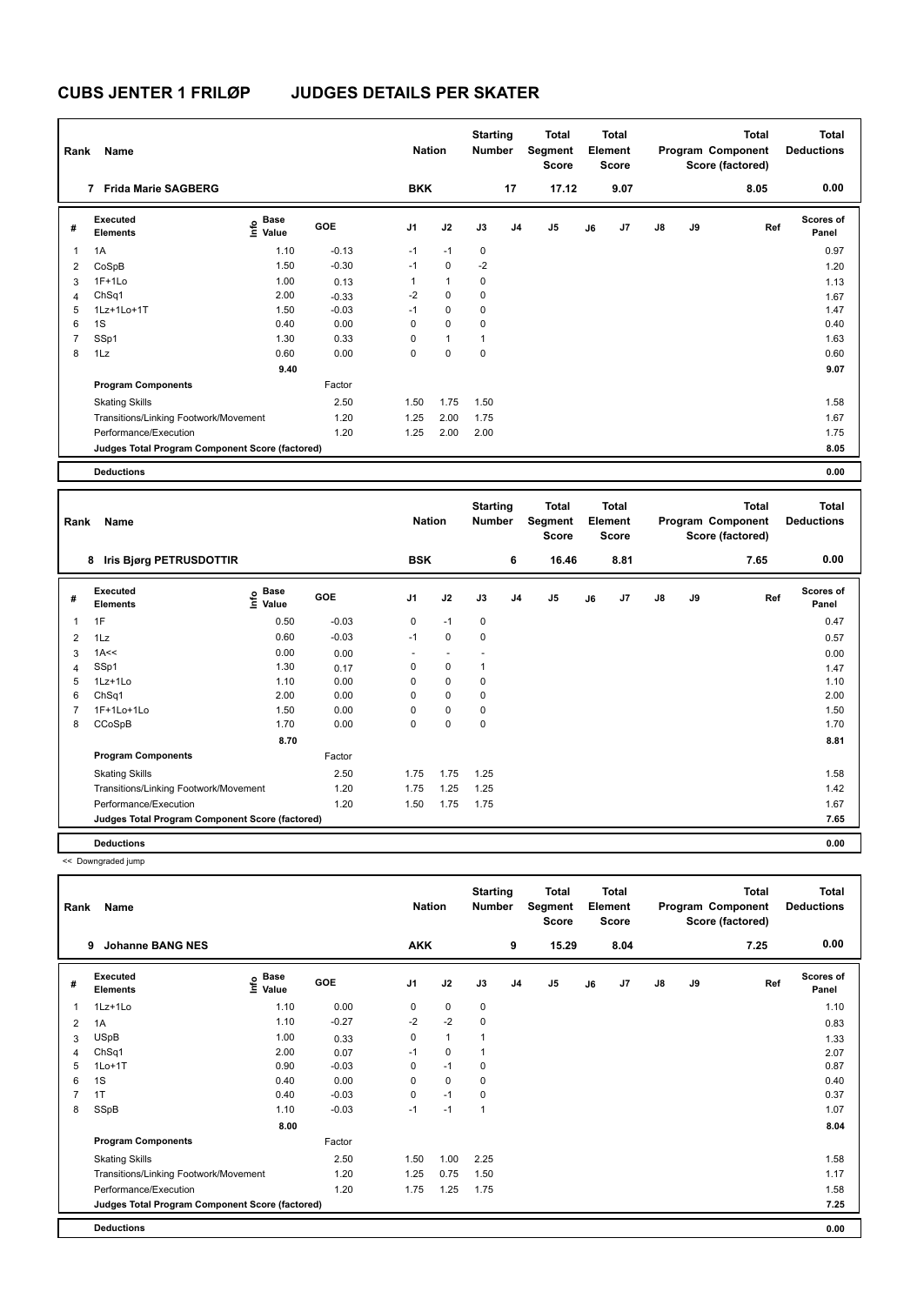| Rank           | Name                                            |                     |         | <b>Nation</b>  |             | <b>Starting</b><br>Number |                | <b>Total</b><br>Segment<br>Score |    | <b>Total</b><br>Element<br><b>Score</b> |               |    | <b>Total</b><br>Program Component<br>Score (factored) | <b>Total</b><br><b>Deductions</b> |
|----------------|-------------------------------------------------|---------------------|---------|----------------|-------------|---------------------------|----------------|----------------------------------|----|-----------------------------------------|---------------|----|-------------------------------------------------------|-----------------------------------|
|                | Eileen GOLAMINI<br>10                           |                     |         | <b>OI</b>      |             |                           | 11             | 13.95                            |    | 6.70                                    |               |    | 7.25                                                  | 0.00                              |
| #              | Executed<br><b>Elements</b>                     | Base<br>١m<br>Value | GOE     | J <sub>1</sub> | J2          | J3                        | J <sub>4</sub> | J5                               | J6 | J7                                      | $\mathsf{J}8$ | J9 | Ref                                                   | <b>Scores of</b><br>Panel         |
| 1              | 1A+1T+1Lo                                       | 2.00                | $-0.33$ | $-2$           | $-2$        | $-1$                      |                |                                  |    |                                         |               |    |                                                       | 1.67                              |
| $\overline{2}$ | 1Lo                                             | 0.50                | 0.00    | 0              | $\mathbf 0$ | 0                         |                |                                  |    |                                         |               |    |                                                       | 0.50                              |
| 3              | CoSp2                                           | 2.00                | $-0.30$ | $-2$           | $\mathbf 0$ | $-1$                      |                |                                  |    |                                         |               |    |                                                       | 1.70                              |
| 4              | 1F                                              | 0.50                | 0.00    | 0              | $\mathbf 0$ | 0                         |                |                                  |    |                                         |               |    |                                                       | 0.50                              |
| 5              | ChSq1                                           | 2.00                | $-1.50$ | $-3$           | $-3$        | -3                        |                |                                  |    |                                         |               |    |                                                       | 0.50                              |
| 6              | 1A                                              | 1.10                | $-0.27$ | $-1$           | $-2$        | $-1$                      |                |                                  |    |                                         |               |    |                                                       | 0.83                              |
| 7              | csp0                                            | 0.00                | 0.00    |                |             |                           |                |                                  |    |                                         |               |    |                                                       | 0.00                              |
| 8              | $1F+1Lo$                                        | 1.00                | 0.00    | 0              | $\mathbf 0$ | $\mathbf 0$               |                |                                  |    |                                         |               |    |                                                       | 1.00                              |
|                |                                                 | 9.10                |         |                |             |                           |                |                                  |    |                                         |               |    |                                                       | 6.70                              |
|                | <b>Program Components</b>                       |                     | Factor  |                |             |                           |                |                                  |    |                                         |               |    |                                                       |                                   |
|                | <b>Skating Skills</b>                           |                     | 2.50    | 1.25           | 1.50        | 1.75                      |                |                                  |    |                                         |               |    |                                                       | 1.50                              |
|                | Transitions/Linking Footwork/Movement           |                     | 1.20    | 1.25           | 1.25        | 1.50                      |                |                                  |    |                                         |               |    |                                                       | 1.33                              |
|                | Performance/Execution                           |                     | 1.20    | 1.50           | 1.50        | 1.75                      |                |                                  |    |                                         |               |    |                                                       | 1.58                              |
|                | Judges Total Program Component Score (factored) |                     |         |                |             |                           |                |                                  |    |                                         |               |    |                                                       | 7.25                              |
|                | <b>Deductions</b>                               |                     |         |                |             |                           |                |                                  |    |                                         |               |    |                                                       | 0.00                              |

| Rank           | Name                                            |                        |         | <b>Nation</b>  |                          | <b>Starting</b><br><b>Number</b> |                | <b>Total</b><br>Segment<br><b>Score</b> |    | <b>Total</b><br>Element<br><b>Score</b> |               |    | <b>Total</b><br>Program Component<br>Score (factored) | <b>Total</b><br><b>Deductions</b> |
|----------------|-------------------------------------------------|------------------------|---------|----------------|--------------------------|----------------------------------|----------------|-----------------------------------------|----|-----------------------------------------|---------------|----|-------------------------------------------------------|-----------------------------------|
|                | <b>Lina LARSSEN</b><br>11                       |                        |         | HIL            |                          |                                  | 10             | 13.88                                   |    | 6.13                                    |               |    | 7.75                                                  | 0.00                              |
| #              | Executed<br><b>Elements</b>                     | $\sum_{i=1}^{5}$ Value | GOE     | J <sub>1</sub> | J2                       | J3                               | J <sub>4</sub> | J5                                      | J6 | J <sub>7</sub>                          | $\mathsf{J}8$ | J9 | Ref                                                   | <b>Scores of</b><br>Panel         |
| $\overline{1}$ | Α                                               | 0.00                   | 0.00    |                |                          |                                  |                |                                         |    |                                         |               |    |                                                       | 0.00                              |
| $\overline{2}$ | 1F                                              | 0.50                   | 0.13    | 1              | $\mathbf 0$              | 1                                |                |                                         |    |                                         |               |    |                                                       | 0.63                              |
| 3              | SSpB                                            | 1.10                   | $-0.30$ | 0              | $-1$                     | $-2$                             |                |                                         |    |                                         |               |    |                                                       | 0.80                              |
| $\overline{4}$ | 1Lo+1Lo                                         | 1.00                   | 0.00    | 0              | $\mathbf 0$              | 0                                |                |                                         |    |                                         |               |    |                                                       | 1.00                              |
| 5              | cosp0                                           | 0.00                   | 0.00    |                | $\overline{\phantom{a}}$ |                                  |                |                                         |    |                                         |               |    |                                                       | 0.00                              |
| 6              | 1Lz                                             | 0.60                   | $-0.07$ | 0              | $-2$                     | 0                                |                |                                         |    |                                         |               |    |                                                       | 0.53                              |
| 7              | ChSq1                                           | 2.00                   | $-0.33$ | $-1$           | $-1$                     | 0                                |                |                                         |    |                                         |               |    |                                                       | 1.67                              |
| 8              | 1F+1Lo+1Lo                                      | 1.50                   | 0.00    | 0              | 0                        | 0                                |                |                                         |    |                                         |               |    |                                                       | 1.50                              |
|                |                                                 | 6.70                   |         |                |                          |                                  |                |                                         |    |                                         |               |    |                                                       | 6.13                              |
|                | <b>Program Components</b>                       |                        | Factor  |                |                          |                                  |                |                                         |    |                                         |               |    |                                                       |                                   |
|                | <b>Skating Skills</b>                           |                        | 2.50    | 1.50           | 1.25                     | 2.00                             |                |                                         |    |                                         |               |    |                                                       | 1.58                              |
|                | Transitions/Linking Footwork/Movement           |                        | 1.20    | 1.50           | 1.25                     | 1.50                             |                |                                         |    |                                         |               |    |                                                       | 1.42                              |
|                | Performance/Execution                           |                        | 1.20    | 1.50           | 1.50                     | 2.25                             |                |                                         |    |                                         |               |    |                                                       | 1.75                              |
|                | Judges Total Program Component Score (factored) |                        |         |                |                          |                                  |                |                                         |    |                                         |               |    |                                                       | 7.75                              |
|                | <b>Deductions</b>                               |                        |         |                |                          |                                  |                |                                         |    |                                         |               |    |                                                       | 0.00                              |

| Rank | Name                                            |                           |                   | <b>Nation</b>  |      | <b>Starting</b><br><b>Number</b> |                | Total<br>Segment<br>Score |    | <b>Total</b><br>Element<br><b>Score</b> |               |    | <b>Total</b><br>Program Component<br>Score (factored) | <b>Total</b><br><b>Deductions</b> |
|------|-------------------------------------------------|---------------------------|-------------------|----------------|------|----------------------------------|----------------|---------------------------|----|-----------------------------------------|---------------|----|-------------------------------------------------------|-----------------------------------|
|      | 12<br>Lisa LIND                                 |                           |                   | <b>RKK</b>     |      |                                  | 4              | 13.45                     |    | 5.17                                    |               |    | 9.28                                                  | 1.00                              |
| #    | Executed<br><b>Elements</b>                     | Base<br>e Base<br>⊆ Value | <b>GOE</b>        | J <sub>1</sub> | J2   | J3                               | J <sub>4</sub> | J <sub>5</sub>            | J6 | J7                                      | $\mathsf{J}8$ | J9 | Ref                                                   | Scores of<br>Panel                |
| 1    | 1A<                                             | 0.80                      | $-0.33$           | $-2$           | $-2$ | $-1$                             |                |                           |    |                                         |               |    |                                                       | 0.47                              |
| 2    | 2S<<                                            | 0.40                      | $-0.30$           | $-3$           | $-3$ | $-3$                             |                |                           |    |                                         |               |    |                                                       | 0.10                              |
| 3    | CCoSp1                                          | 2.00                      | $-0.10$           | $-1$           | 0    | 0                                |                |                           |    |                                         |               |    |                                                       | 1.90                              |
| 4    | 1A+1Lo+1Lo                                      | 2.10                      | $-0.60$           | -3             | $-3$ | $-3$                             |                |                           |    |                                         |               |    |                                                       | 1.50                              |
| 5    | 1F                                              | 0.50                      | $-0.30$           | -3             | $-3$ | $-3$                             |                |                           |    |                                         |               |    |                                                       | 0.20                              |
| 6    | CSSpB                                           | 1.60                      | $-0.60$           | $-2$           | $-2$ | $-2$                             |                |                           |    |                                         |               |    |                                                       | 1.00                              |
|      | chsq0                                           | 0.00                      | 0.00              | ٠              | ÷,   |                                  |                |                           |    |                                         |               |    |                                                       | 0.00                              |
| 8    | 1Lz<<                                           | 0.00                      | 0.00              |                |      | $\overline{\phantom{a}}$         |                |                           |    |                                         |               |    |                                                       | 0.00                              |
|      |                                                 | 7.40                      |                   |                |      |                                  |                |                           |    |                                         |               |    |                                                       | 5.17                              |
|      | <b>Program Components</b>                       |                           | Factor            |                |      |                                  |                |                           |    |                                         |               |    |                                                       |                                   |
|      | <b>Skating Skills</b>                           |                           | 2.50              | 1.75           | 1.75 | 2.00                             |                |                           |    |                                         |               |    |                                                       | 1.83                              |
|      | Transitions/Linking Footwork/Movement           |                           | 1.20              | 1.50           | 1.75 | 2.25                             |                |                           |    |                                         |               |    |                                                       | 1.83                              |
|      | Performance/Execution                           |                           | 1.20              | 2.00           | 1.75 | 2.50                             |                |                           |    |                                         |               |    |                                                       | 2.08                              |
|      | Judges Total Program Component Score (factored) |                           |                   |                |      |                                  |                |                           |    |                                         |               |    |                                                       | 9.28                              |
|      | <b>Deductions</b>                               |                           | $-1.00$<br>Falls: |                |      |                                  |                |                           |    |                                         |               |    |                                                       | $-1.00$                           |

< Under-rotated jump << Downgraded jump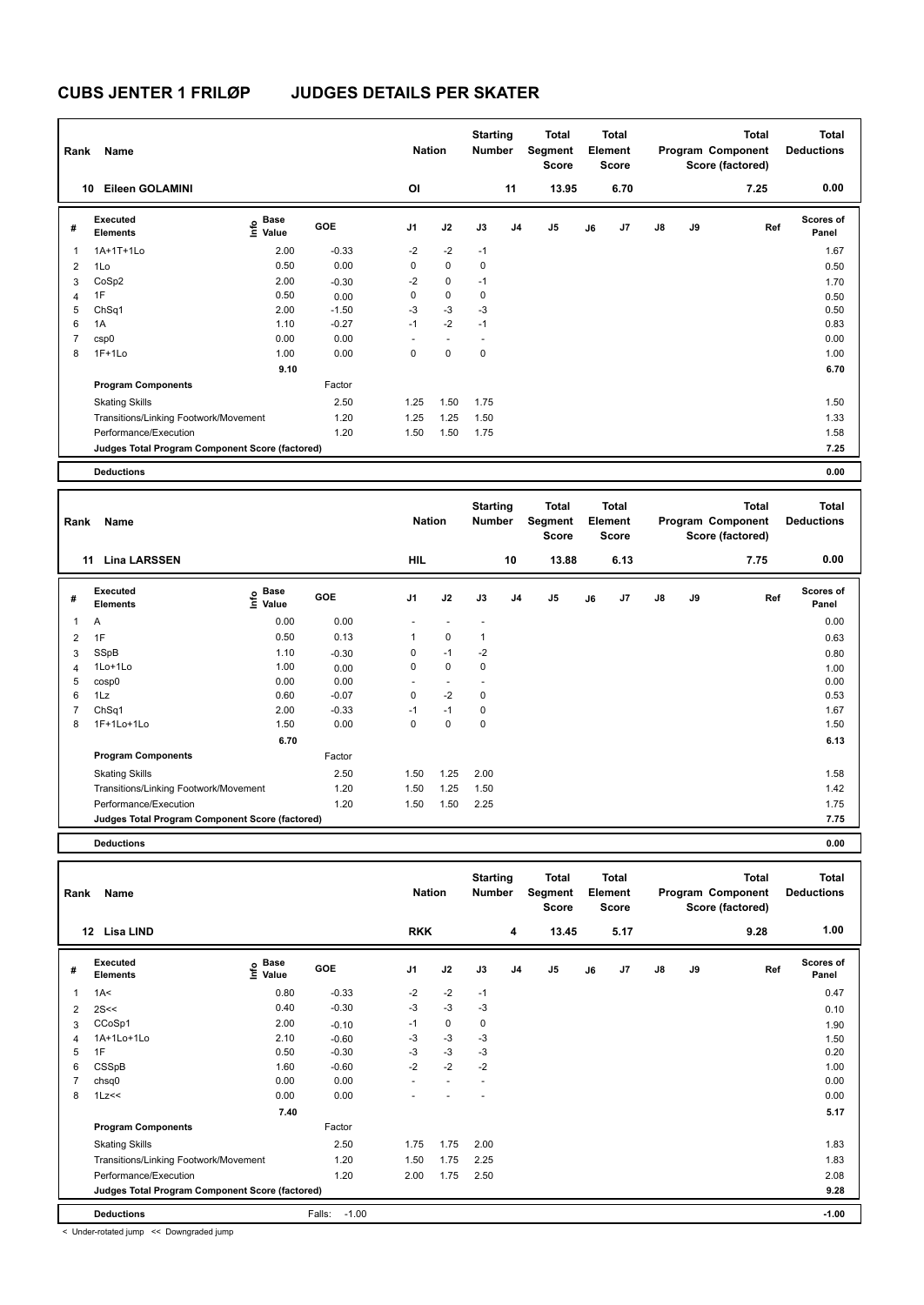| Rank           | Name                                            |                     |            | <b>Nation</b> |             | <b>Starting</b><br><b>Number</b> |                | Total<br>Segment<br><b>Score</b> |    | <b>Total</b><br>Element<br><b>Score</b> |    |    | Total<br>Program Component<br>Score (factored) | <b>Total</b><br><b>Deductions</b> |  |
|----------------|-------------------------------------------------|---------------------|------------|---------------|-------------|----------------------------------|----------------|----------------------------------|----|-----------------------------------------|----|----|------------------------------------------------|-----------------------------------|--|
|                | <b>Marte HAMMERSMARK</b><br>13                  |                     |            | LIL           |             |                                  | 18             | 12.69                            |    | 5.84                                    |    |    | 6.85                                           | 0.00                              |  |
| #              | Executed<br><b>Elements</b>                     | Base<br>١m<br>Value | <b>GOE</b> | J1            | J2          | J3                               | J <sub>4</sub> | J <sub>5</sub>                   | J6 | J7                                      | J8 | J9 | Ref                                            | <b>Scores of</b><br>Panel         |  |
| 1              | SSpB                                            | 1.10                | $-0.10$    | $-1$          | $\mathbf 0$ | $\mathbf 0$                      |                |                                  |    |                                         |    |    |                                                | 1.00                              |  |
| $\overline{2}$ | 1Lo                                             | 0.50                | 0.00       | 0             | $\mathbf 0$ | 0                                |                |                                  |    |                                         |    |    |                                                | 0.50                              |  |
| 3              | 1F                                              | 0.50                | $-0.03$    | $-1$          | $\pmb{0}$   | 0                                |                |                                  |    |                                         |    |    |                                                | 0.47                              |  |
| $\overline{4}$ | ChSq1                                           | 2.00                | $-1.50$    | $-3$          | $-3$        | $-3$                             |                |                                  |    |                                         |    |    |                                                | 0.50                              |  |
| 5              | 1Lo+1S+1T                                       | 1.30                | $-0.03$    | 0             | $-1$        | 0                                |                |                                  |    |                                         |    |    |                                                | 1.27                              |  |
| 6              | $1Lo+1T$                                        | 0.90                | 0.00       | 0             | $\mathbf 0$ | 0                                |                |                                  |    |                                         |    |    |                                                | 0.90                              |  |
| $\overline{7}$ | 1S                                              | 0.40                | 0.00       | 0             | $\mathbf 0$ | 0                                |                |                                  |    |                                         |    |    |                                                | 0.40                              |  |
| 8              | CSpB                                            | 1.10                | $-0.30$    | 0             | $-1$        | $-2$                             |                |                                  |    |                                         |    |    |                                                | 0.80                              |  |
|                |                                                 | 7.80                |            |               |             |                                  |                |                                  |    |                                         |    |    |                                                | 5.84                              |  |
|                | <b>Program Components</b>                       |                     | Factor     |               |             |                                  |                |                                  |    |                                         |    |    |                                                |                                   |  |
|                | <b>Skating Skills</b>                           |                     | 2.50       | 1.75          | 1.50        | 1.00                             |                |                                  |    |                                         |    |    |                                                | 1.42                              |  |
|                | Transitions/Linking Footwork/Movement           |                     | 1.20       | 1.50          | 1.25        | 0.75                             |                |                                  |    |                                         |    |    |                                                | 1.17                              |  |
|                | Performance/Execution                           |                     | 1.20       | 1.50          | 2.00        | 1.25                             |                |                                  |    |                                         |    |    |                                                | 1.58                              |  |
|                | Judges Total Program Component Score (factored) |                     |            |               |             |                                  |                |                                  |    |                                         |    |    |                                                | 6.85                              |  |
|                | <b>Deductions</b>                               |                     |            |               |             |                                  |                |                                  |    |                                         |    |    |                                                | 0.00                              |  |

| Rank           | Name                                            |                                     | <b>Nation</b> |                | <b>Starting</b><br><b>Number</b> | <b>Total</b><br>Segment<br><b>Score</b> | <b>Total</b><br>Element<br><b>Score</b> |                |    |      | <b>Total</b><br>Program Component<br>Score (factored) | <b>Total</b><br><b>Deductions</b> |      |                           |
|----------------|-------------------------------------------------|-------------------------------------|---------------|----------------|----------------------------------|-----------------------------------------|-----------------------------------------|----------------|----|------|-------------------------------------------------------|-----------------------------------|------|---------------------------|
|                | <b>Iselin Marianne BRANSTAD NYGARD</b><br>14    |                                     |               | <b>TT</b>      |                                  |                                         | 16                                      | 12.52          |    | 5.67 |                                                       |                                   | 6.85 | 0.00                      |
| #              | Executed<br><b>Elements</b>                     | $\epsilon$ Base<br>$\epsilon$ Value | <b>GOE</b>    | J <sub>1</sub> | J2                               | J3                                      | J <sub>4</sub>                          | J <sub>5</sub> | J6 | J7   | $\mathsf{J}8$                                         | J9                                | Ref  | <b>Scores of</b><br>Panel |
| $\overline{1}$ | 1F                                              | 0.50                                | $-0.03$       | $-1$           | 0                                | 0                                       |                                         |                |    |      |                                                       |                                   |      | 0.47                      |
| $\overline{2}$ | $1$ Lo $+1$ Lo                                  | 1.00                                | 0.00          | 0              | 0                                | 0                                       |                                         |                |    |      |                                                       |                                   |      | 1.00                      |
| 3              | SSpB                                            | 1.10                                | 0.00          | 0              | $\mathbf 0$                      | 0                                       |                                         |                |    |      |                                                       |                                   |      | 1.10                      |
| 4              | 1F                                              | 0.50                                | $-0.13$       | $-1$           | $-2$                             | $-1$                                    |                                         |                |    |      |                                                       |                                   |      | 0.37                      |
| 5              | ChSq1                                           | 2.00                                | $-0.17$       | $-1$           | $\mathbf 0$                      | 0                                       |                                         |                |    |      |                                                       |                                   |      | 1.83                      |
| 6              | 1S                                              | 0.40                                | 0.00          | 0              | $\mathbf 0$                      | 0                                       |                                         |                |    |      |                                                       |                                   |      | 0.40                      |
| $\overline{7}$ | 1Lz                                             | 0.60                                | $-0.10$       | $-1$           | $-1$                             | $-1$                                    |                                         |                |    |      |                                                       |                                   |      | 0.50                      |
| 8              | csp0                                            | 0.00                                | 0.00          |                |                                  |                                         |                                         |                |    |      |                                                       |                                   |      | 0.00                      |
|                |                                                 | 6.10                                |               |                |                                  |                                         |                                         |                |    |      |                                                       |                                   |      | 5.67                      |
|                | <b>Program Components</b>                       |                                     | Factor        |                |                                  |                                         |                                         |                |    |      |                                                       |                                   |      |                           |
|                | <b>Skating Skills</b>                           |                                     | 2.50          | 1.50           | 1.50                             | 1.50                                    |                                         |                |    |      |                                                       |                                   |      | 1.50                      |
|                | Transitions/Linking Footwork/Movement           |                                     | 1.20          | 1.25           | 1.25                             | 1.00                                    |                                         |                |    |      |                                                       |                                   |      | 1.17                      |
|                | Performance/Execution                           |                                     | 1.20          | 1.50           | 1.50                             | 1.25                                    |                                         |                |    |      |                                                       |                                   |      | 1.42                      |
|                | Judges Total Program Component Score (factored) |                                     |               |                |                                  |                                         |                                         |                |    |      |                                                       |                                   |      | 6.85                      |
|                | <b>Deductions</b>                               |                                     |               |                |                                  |                                         |                                         |                |    |      |                                                       |                                   |      | 0.00                      |

| Rank           | Name                                            |                       |         | <b>Nation</b>  |              | <b>Starting</b><br><b>Number</b> |                | <b>Total</b><br>Segment<br><b>Score</b> |    | <b>Total</b><br>Element<br><b>Score</b> |               |    | <b>Total</b><br>Program Component<br>Score (factored) | <b>Total</b><br><b>Deductions</b> |
|----------------|-------------------------------------------------|-----------------------|---------|----------------|--------------|----------------------------------|----------------|-----------------------------------------|----|-----------------------------------------|---------------|----|-------------------------------------------------------|-----------------------------------|
|                | <b>Marie MIDTTUN</b><br>15                      |                       |         | LIL            |              |                                  | 3              | 11.59                                   |    | 3.01                                    |               |    | 8.58                                                  | 0.00                              |
| #              | Executed<br><b>Elements</b>                     | Base<br>١nf٥<br>Value | GOE     | J <sub>1</sub> | J2           | J3                               | J <sub>4</sub> | J5                                      | J6 | J7                                      | $\mathsf{J}8$ | J9 | Ref                                                   | <b>Scores of</b><br>Panel         |
| 1              | ssp0                                            | 0.00                  | 0.00    |                |              | $\overline{\phantom{a}}$         |                |                                         |    |                                         |               |    |                                                       | 0.00                              |
| $\overline{2}$ | $1S+1T$                                         | 0.80                  | 0.00    | 0              | $\mathbf 0$  | 0                                |                |                                         |    |                                         |               |    |                                                       | 0.80                              |
| 3              | chsq0                                           | 0.00                  | 0.00    |                |              |                                  |                |                                         |    |                                         |               |    |                                                       | 0.00                              |
| 4              | 1Lo                                             | 0.50                  | 0.07    | 0              | $\mathbf{1}$ | 0                                |                |                                         |    |                                         |               |    |                                                       | 0.57                              |
| 5              | 2F<<                                            | 0.50                  | $-0.30$ | $-3$           | $-3$         | -3                               |                |                                         |    |                                         |               |    |                                                       | 0.20                              |
| 6              | <b>USpB</b>                                     | 1.00                  | $-0.60$ | $-2$           | $-2$         | $-2$                             |                |                                         |    |                                         |               |    |                                                       | 0.40                              |
| 7              | 1Lz                                             | 0.60                  | $-0.03$ | $\mathbf 0$    | $\mathbf 0$  | $-1$                             |                |                                         |    |                                         |               |    |                                                       | 0.57                              |
| 8              | 1Lo                                             | 0.50                  | $-0.03$ | 0              | $\pmb{0}$    | $-1$                             |                |                                         |    |                                         |               |    |                                                       | 0.47                              |
|                |                                                 | 3.90                  |         |                |              |                                  |                |                                         |    |                                         |               |    |                                                       | 3.01                              |
|                | <b>Program Components</b>                       |                       | Factor  |                |              |                                  |                |                                         |    |                                         |               |    |                                                       |                                   |
|                | <b>Skating Skills</b>                           |                       | 2.50    | 1.75           | 1.75         | 1.50                             |                |                                         |    |                                         |               |    |                                                       | 1.67                              |
|                | Transitions/Linking Footwork/Movement           |                       | 1.20    | 2.25           | 1.75         | 1.50                             |                |                                         |    |                                         |               |    |                                                       | 1.83                              |
|                | Performance/Execution                           |                       | 1.20    | 1.50           | 2.25         | 1.75                             |                |                                         |    |                                         |               |    |                                                       | 1.83                              |
|                | Judges Total Program Component Score (factored) |                       |         |                |              |                                  |                |                                         |    |                                         |               |    |                                                       | 8.58                              |
|                | <b>Deductions</b>                               |                       |         |                |              |                                  |                |                                         |    |                                         |               |    |                                                       | 0.00                              |

<< Downgraded jump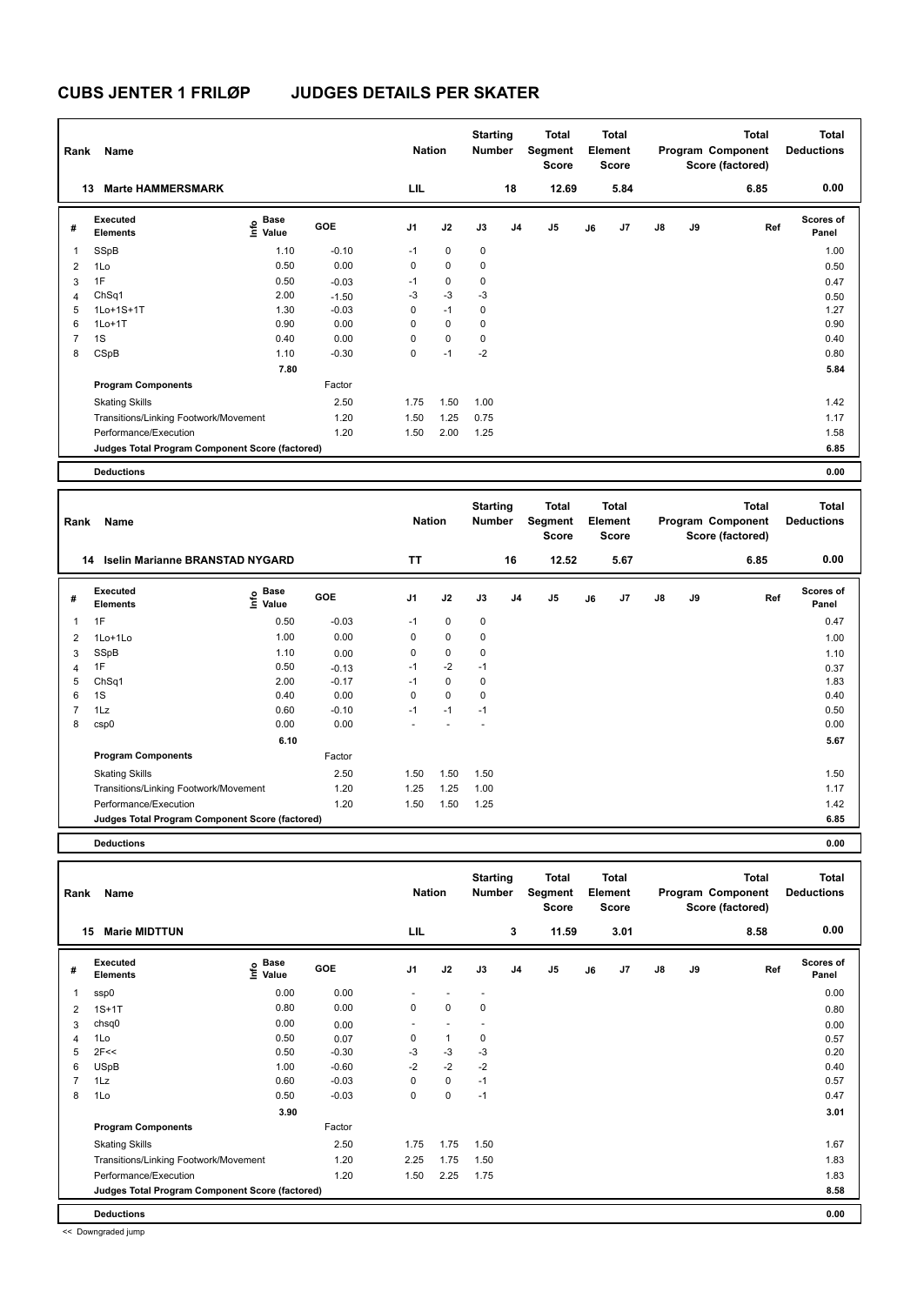| Rank | Name                                            |                                  |            | <b>Nation</b>  |                          | <b>Starting</b><br><b>Number</b> |                | Total<br>Segment<br><b>Score</b> |    | <b>Total</b><br>Element<br><b>Score</b> |               |    | <b>Total</b><br>Program Component<br>Score (factored) | Total<br><b>Deductions</b> |
|------|-------------------------------------------------|----------------------------------|------------|----------------|--------------------------|----------------------------------|----------------|----------------------------------|----|-----------------------------------------|---------------|----|-------------------------------------------------------|----------------------------|
|      | <b>Malene TOSKA HALVORSEN</b><br>16             |                                  |            | LIL            |                          |                                  | $\overline{7}$ | 9.92                             |    | 3.87                                    |               |    | 6.05                                                  | 0.00                       |
| #    | Executed<br><b>Elements</b>                     | <b>Base</b><br>o Base<br>E Value | <b>GOE</b> | J <sub>1</sub> | J2                       | J3                               | J <sub>4</sub> | J <sub>5</sub>                   | J6 | J7                                      | $\mathsf{J}8$ | J9 | Ref                                                   | <b>Scores of</b><br>Panel  |
| 1    | 1S                                              | 0.40                             | $-0.03$    | 0              | $-1$                     | 0                                |                |                                  |    |                                         |               |    |                                                       | 0.37                       |
| 2    | CSpB                                            | 1.10                             | $-0.40$    | $-1$           | $-1$                     | $-2$                             |                |                                  |    |                                         |               |    |                                                       | 0.70                       |
| 3    | 1F                                              | 0.50                             | 0.00       | 0              | $\Omega$                 | 0                                |                |                                  |    |                                         |               |    |                                                       | 0.50                       |
| 4    | 1Lo                                             | 0.50                             | $-0.03$    | 0              | $\mathbf 0$              | $-1$                             |                |                                  |    |                                         |               |    |                                                       | 0.47                       |
| 5    | chsq0                                           | 0.00                             | 0.00       | ٠              | $\overline{\phantom{a}}$ |                                  |                |                                  |    |                                         |               |    |                                                       | 0.00                       |
| 6    | SSpB                                            | 1.10                             | $-0.10$    | 0              | $-1$                     | 0                                |                |                                  |    |                                         |               |    |                                                       | 1.00                       |
| 7    | 1A<<                                            | 0.00                             | 0.00       |                | $\overline{\phantom{a}}$ |                                  |                |                                  |    |                                         |               |    |                                                       | 0.00                       |
| 8    | $1Lo+1T$                                        | 0.90                             | $-0.07$    | 0              | $-2$                     | 0                                |                |                                  |    |                                         |               |    |                                                       | 0.83                       |
|      |                                                 | 4.50                             |            |                |                          |                                  |                |                                  |    |                                         |               |    |                                                       | 3.87                       |
|      | <b>Program Components</b>                       |                                  | Factor     |                |                          |                                  |                |                                  |    |                                         |               |    |                                                       |                            |
|      | <b>Skating Skills</b>                           |                                  | 2.50       | 1.75           | 1.25                     | 1.25                             |                |                                  |    |                                         |               |    |                                                       | 1.42                       |
|      | Transitions/Linking Footwork/Movement           |                                  | 1.20       | 1.50           | 0.75                     | 0.75                             |                |                                  |    |                                         |               |    |                                                       | 1.00                       |
|      | Performance/Execution                           |                                  | 1.20       | 0.75           | 1.25                     | 1.25                             |                |                                  |    |                                         |               |    |                                                       | 1.08                       |
|      | Judges Total Program Component Score (factored) |                                  |            |                |                          |                                  |                |                                  |    |                                         |               |    |                                                       | 6.05                       |
|      | <b>Deductions</b>                               |                                  |            |                |                          |                                  |                |                                  |    |                                         |               |    |                                                       | 0.00                       |

<< Downgraded jump

| Rank           | Name                                            |                                           | <b>Nation</b> |                | <b>Starting</b><br><b>Number</b> | Total<br>Segment<br><b>Score</b> | <b>Total</b><br>Element<br><b>Score</b> |      |    |      | Total<br>Program Component<br>Score (factored) | <b>Total</b><br><b>Deductions</b> |      |                           |
|----------------|-------------------------------------------------|-------------------------------------------|---------------|----------------|----------------------------------|----------------------------------|-----------------------------------------|------|----|------|------------------------------------------------|-----------------------------------|------|---------------------------|
| 17             | <b>Ingrid SAGBERG</b>                           |                                           |               | <b>BKK</b>     |                                  |                                  | 13                                      | 9.71 |    | 4.71 |                                                |                                   | 5.00 | 0.00                      |
| #              | <b>Executed</b><br><b>Elements</b>              | $\frac{e}{E}$ Base<br>$\frac{e}{E}$ Value | <b>GOE</b>    | J <sub>1</sub> | J2                               | J3                               | J <sub>4</sub>                          | J5   | J6 | J7   | $\mathsf{J}8$                                  | J9                                | Ref  | <b>Scores of</b><br>Panel |
| 1              | 1S                                              | 0.40                                      | $-0.10$       | 0              | $-2$                             | $-1$                             |                                         |      |    |      |                                                |                                   |      | 0.30                      |
| 2              | 1F+1Lo+1T                                       | 1.40                                      | $-0.03$       | $-1$           | 0                                | 0                                |                                         |      |    |      |                                                |                                   |      | 1.37                      |
| 3              | CUSpB                                           | 1.50                                      | $-0.90$       | $-3$           | $-3$                             | $-3$                             |                                         |      |    |      |                                                |                                   |      | 0.60                      |
| 4              | ChSq1                                           | 2.00                                      | $-0.83$       | $-1$           | $-2$                             | $-2$                             |                                         |      |    |      |                                                |                                   |      | 1.17                      |
| 5              | $1$ Lo $+1$ Lo                                  | 1.00                                      | $-0.13$       | $-1$           | $-1$                             | $-2$                             |                                         |      |    |      |                                                |                                   |      | 0.87                      |
| 6              | ssp0                                            | 0.00                                      | 0.00          |                |                                  |                                  |                                         |      |    |      |                                                |                                   |      | 0.00                      |
| $\overline{7}$ | 1T                                              | 0.40                                      | 0.00          | 0              | 0                                | 0                                |                                         |      |    |      |                                                |                                   |      | 0.40                      |
|                |                                                 | 6.70                                      |               |                |                                  |                                  |                                         |      |    |      |                                                |                                   |      | 4.71                      |
|                | <b>Program Components</b>                       |                                           | Factor        |                |                                  |                                  |                                         |      |    |      |                                                |                                   |      |                           |
|                | <b>Skating Skills</b>                           |                                           | 2.50          | 1.25           | 1.00                             | 1.00                             |                                         |      |    |      |                                                |                                   |      | 1.08                      |
|                | Transitions/Linking Footwork/Movement           |                                           | 1.20          | 1.00           | 0.75                             | 0.50                             |                                         |      |    |      |                                                |                                   |      | 0.75                      |
|                | Performance/Execution                           |                                           | 1.20          | 1.50           | 1.25                             | 0.75                             |                                         |      |    |      |                                                |                                   |      | 1.17                      |
|                | Judges Total Program Component Score (factored) |                                           |               |                |                                  |                                  |                                         |      |    |      |                                                |                                   |      | 5.00                      |
|                | <b>Deductions</b>                               |                                           |               |                |                                  |                                  |                                         |      |    |      |                                                |                                   |      | 0.00                      |